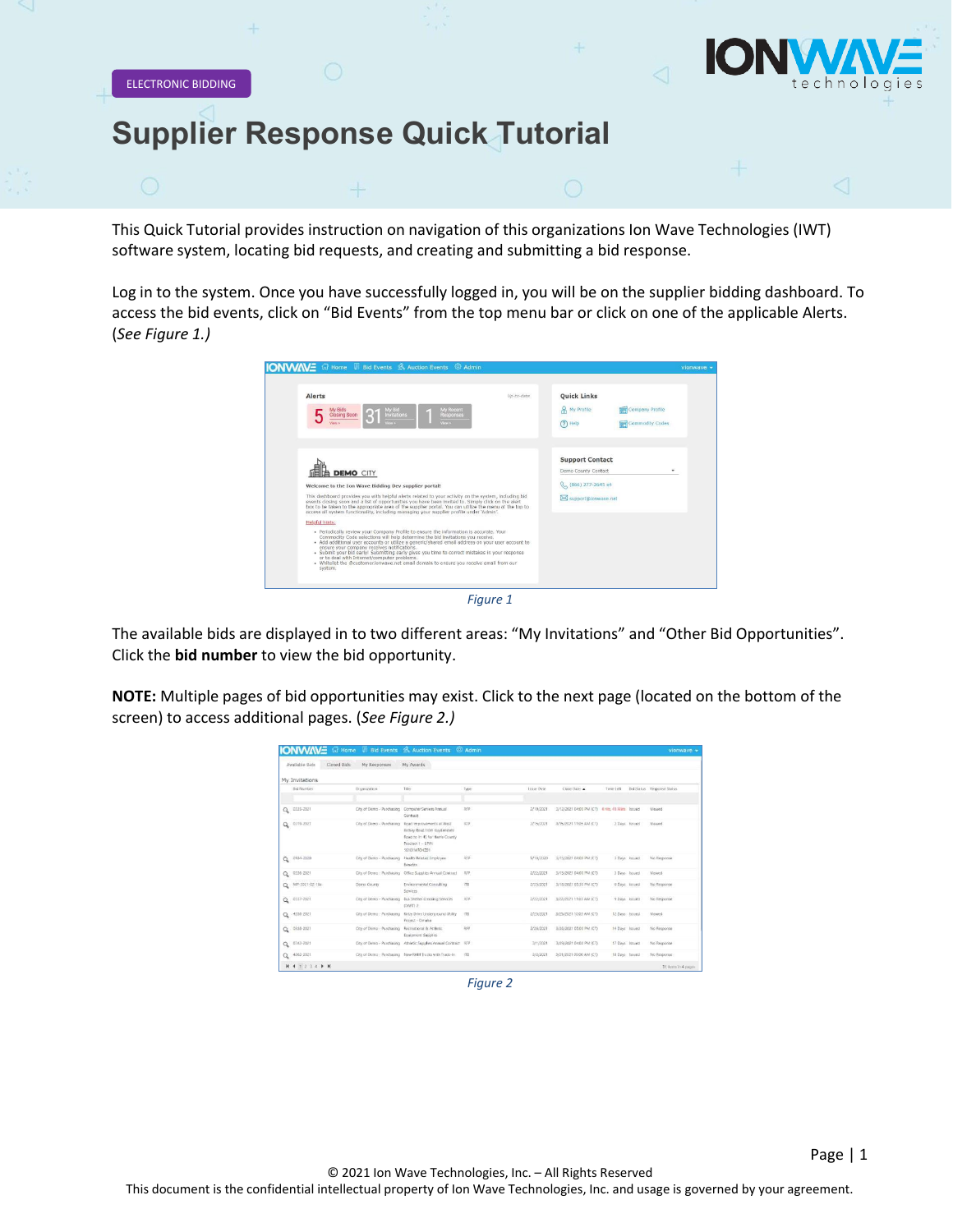After selecting the desired bid, you may be presented with a requested response asking your intention to respond to bid on the event. (*See figure 3*).

|                            | Response Settings Requested                                                                                                                                                                                                           |
|----------------------------|---------------------------------------------------------------------------------------------------------------------------------------------------------------------------------------------------------------------------------------|
| (X) Close 日 Save           |                                                                                                                                                                                                                                       |
| reviewing the epportunity. | The buyer requests you indicate below if you intend to respond. Note: this can also be answered or changed by clicking "Intent" while                                                                                                 |
| Rid Number 0319-2021       |                                                                                                                                                                                                                                       |
| Bid Title                  | Road Improvements at West Richey Road from Kuykendahl Road to IH 45 for Harris County Precinct 1 - UPIN<br>16101MF0HZ01                                                                                                               |
| <b>Bid Nobes</b>           | DUE DATE: Monday, June 1, 2020 Due no later than 2:00 P.M. local time in Houston, Texas.                                                                                                                                              |
|                            | Bids received later than the date and time above will not be considered. OFFERORS NOTE: Carefully read all instructions,<br>requirements and specifications.                                                                          |
|                            | Fill out all forms properly and completely. Submit your bid with all appropriate supplements and/or samples online through<br>Ion Waye.                                                                                               |
|                            | RETURN BID TO: Bid should be submitted online through Ion Wave, For hard copy submittal instructions, please call (713).<br>274-4400 by 12:00 P.M. local time in Houston. Texas on the Friday prior to the due date referenced above. |
|                            | Buyer: Palge McInnis at (713) 274-4427 or e-mail palge mcinnis@pur.hctx.net                                                                                                                                                           |
| · Response Intent          | Yes, I intend to respond to the coportunity<br>ü                                                                                                                                                                                      |
| Response Intent Note       |                                                                                                                                                                                                                                       |
|                            |                                                                                                                                                                                                                                       |
|                            |                                                                                                                                                                                                                                       |
|                            |                                                                                                                                                                                                                                       |



Once inside the bid event, a series of tabs may be present. If one of the tabs listed below does not appear on your bid, then it is not applicable to the solicitation. (*See Figure 4.)*

| erhnologie:              |                                                                                                                                                                                                                                                                                         |                                |                                     | My Profile   Help   Log Off<br>Welcome IONWAVE! |
|--------------------------|-----------------------------------------------------------------------------------------------------------------------------------------------------------------------------------------------------------------------------------------------------------------------------------------|--------------------------------|-------------------------------------|-------------------------------------------------|
|                          | Bid Events % Auction Events <sup>@</sup> Admin                                                                                                                                                                                                                                          |                                |                                     |                                                 |
|                          | Edit Bid Response - RFP #537-2019                                                                                                                                                                                                                                                       |                                |                                     |                                                 |
|                          | Response History History Crock Response                                                                                                                                                                                                                                                 |                                |                                     |                                                 |
|                          | Bld Number RFP #537-2019 (Computer Servers Contract)<br>Close Date & Time  9/18/2019 02:40:00 PM (CT)<br>Time Left 22 days 4 hours 48 minutes 37 seconds<br>Response Status NOT SUBMITTED - To complete your response, you must click 'Submit Response' in the Response Submission tab. |                                |                                     |                                                 |
| <b>Event Details</b>     | Questions<br>Activities<br><b>Attributes</b><br>Line Items<br>Attachments                                                                                                                                                                                                               | Response Attachments           | Response Submission<br>Plan Holders |                                                 |
| <b>Bid Information</b>   |                                                                                                                                                                                                                                                                                         | <b>Bid Contact Information</b> |                                     |                                                 |
| Bid Type RFP             |                                                                                                                                                                                                                                                                                         |                                | Workgroup City of Demo - Purchasing |                                                 |
|                          |                                                                                                                                                                                                                                                                                         |                                | Contact Name: Darren Henderson      |                                                 |
|                          | Close Date & Time  9/18/2019 02:40:00 PM (CT)                                                                                                                                                                                                                                           |                                | Address PO Box 7                    |                                                 |
| <b>Bld Status</b> Issued |                                                                                                                                                                                                                                                                                         |                                | AnyTown, MI 48824                   |                                                 |
|                          | Question Cutoff Date  9/12/2019 02:40:00 PM (CT)                                                                                                                                                                                                                                        |                                | Department Procurement              |                                                 |
|                          | Bid Notes Bidders are expected to complete and submit their bid responses online.                                                                                                                                                                                                       | Building                       |                                     |                                                 |
|                          | the engineers                                                                                                                                                                                                                                                                           | Floor/Room 2nd, 2066           |                                     |                                                 |
|                          |                                                                                                                                                                                                                                                                                         |                                | Contact Phone 1 (417) 823-7773 x4   |                                                 |
|                          |                                                                                                                                                                                                                                                                                         |                                | Contact Fax 1 (417) 823-7778        |                                                 |

*Figure 4*

A series of tabs will appear. Below is a brief description of the content for each tab. Suppliers will start on the first tab on the left and proceed through the other tabs until reaching the final tab, the "Response Submission" tab.

**Event Details** – Provides specific bid information including Bid Notes and Contact, Ship To, and Bill To information.

**Questions** – Submit bid specific questions by clicking 'Ask Question.' Questions and Answers provided will be reviewed at the Buyers discretion. Questions may only be asked up until the cutoff date and time.

**Activities** – Review and respond (as applicable) to bid related activities. Activities Types may include:

- Participation Activity: Review activity information that the buyer is requesting your participation
- Non-Participation Activity: Provided for informational purposes.

Participants (may or may not be displayed)– The event participation lists display only with the permission of the buying organization.

- Event Participants Displays of list of suppliers who have viewed and are potentially responding to the bid.
- Event Invitations Displays of list of suppliers who received an invitation to the bid.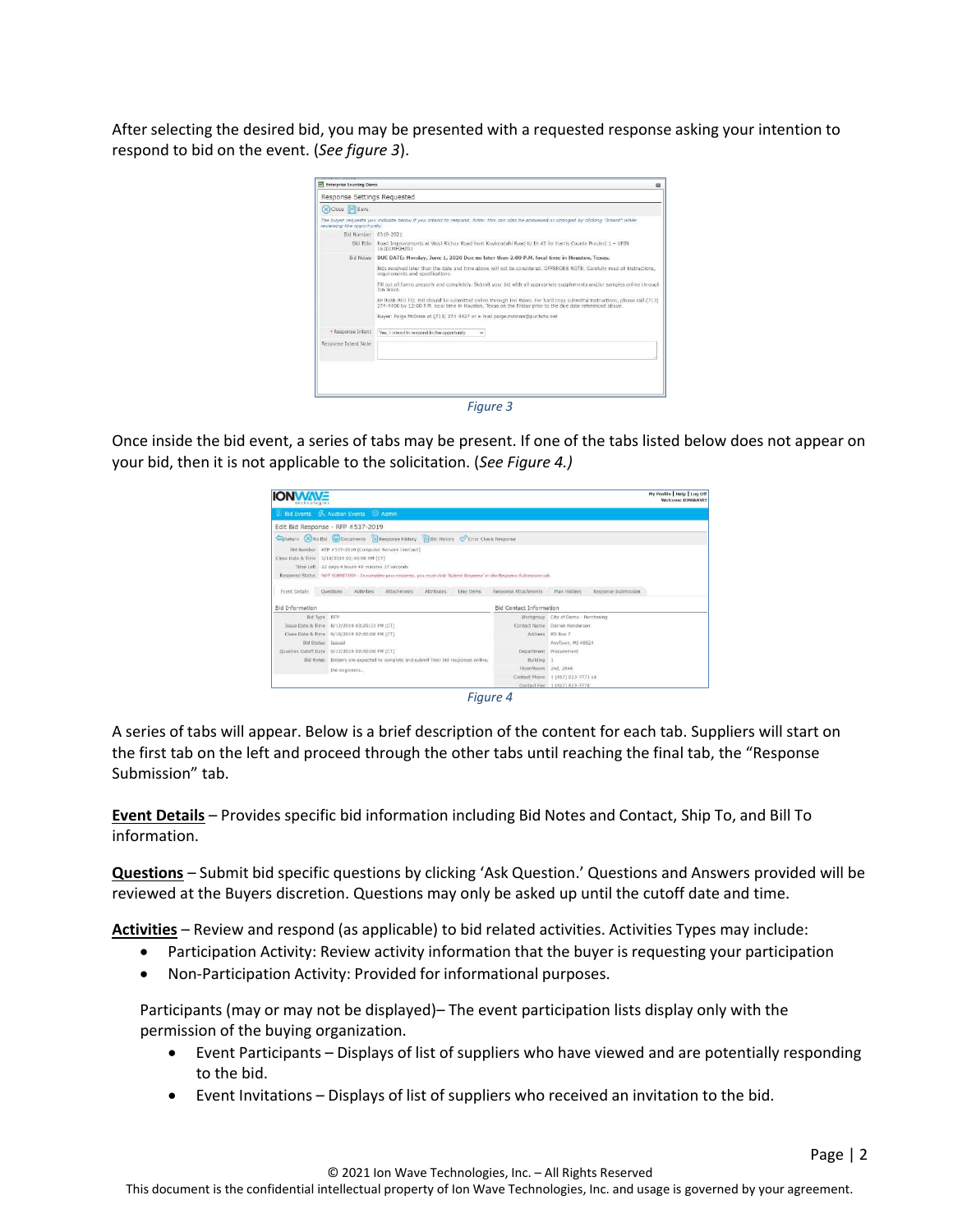**Attachments** – Bid attachments are included by the buyer for a number of reasons which include but are not limited to the following: Informational purposes and/or to provide the supplier with a form to complete and submit as a response attachment.

- Click 'Download'
- Save the file to your desktop or another drive

**Attributes** – Attributes are a series of questions or content which may require your review and/or response.

- Read and/or answer all attributes.
- Required attributes have a red asterisk (\*) to the right of the required field.
- A required attribute must be answered in order to submit the response.
- Click 'Save' (to save your responses)
- Click 'Error Check' (to determine if you have missed any required responses)

**Line Items -** Enter your response in the price or percentage field provided. An extended price will be calculated once save. (*See Figure 5.)*

| Face Mask, 5 REVO-G2BD-R-44758 black; 5 REVO-G3BD-44975 black                                     |                      | EA | <b>Unit Price</b>                         | <b>No Response</b> |
|---------------------------------------------------------------------------------------------------|----------------------|----|-------------------------------------------|--------------------|
| Manufacturer: Riddell<br>Item Note: Use the Add Alt feature to submit an alternate for this item. | Manufacturer #: REVO |    | (+) Add Alternate (x) No Bid E≯ Add Notes |                    |

*Figure 5*

• Item Attributes - Answer questions, complete specification requests, and review additional terms and notes specific to the line item. Line attributes may not be present on the bid request. (*See Figure 6.)*

| <b>Item Attributes</b>                                                              |                                       |
|-------------------------------------------------------------------------------------|---------------------------------------|
| Attribute                                                                           | Response                              |
| What is your overtime hourly rate for service calls<br>after normal business hours? | Numbers only, no symbols <sup>*</sup> |
| Fiaure 6                                                                            |                                       |

- Item Attachments Click 'Download' to access the file(s) pertaining to this line item. (Item level attachments may not be present)
- Required fields have a red asterisk (\*) to the right of the response field.
- A required field must be answered in order to submit the response.
- Click 'Save' (to save your responses).
- Click 'Error Check' (to determine if you have missed any required price fields).
- A line item may include one or more of the following options

**Add Alternates** – Where allowed, you can bid an alternate.

- Click 'Add Alternate' and enter the fields requested.
- If an alternate is added in error, click 'Delete Alt' on the right of the screen.

**No Bid** – Unless specified by the buyer, you do not have to use the 'No Bid' function at the line level. If using the 'No Bid' function, do the following:

- Click 'No Bid' (if you prefer to 'no bid' a line)
- Click 'Clear No Bid' to remove a 'No Bid.'

**Add Notes** – Where allowed, click 'Add Notes' to enter comments for buyer review.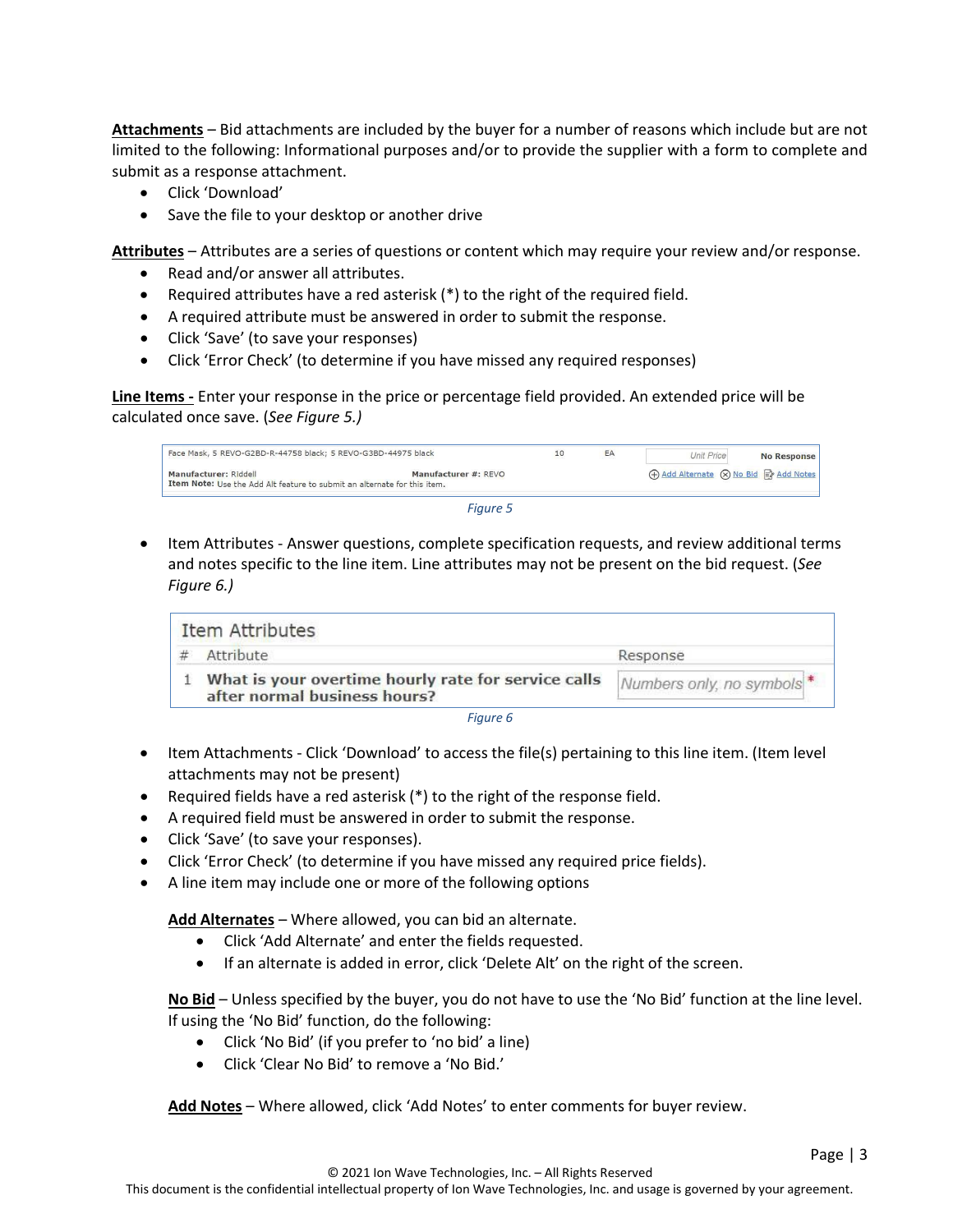*Please Note: A response of zero (\$0.00) entered in the price field may not be allowed by the buyers. Also, in some cases, they may choose to receive zeroes as a 'No Bid'.*

**Response Attachments** – This tab allows suppliers to upload documents for buyer review.

Requested Attachments – A required or optional file that the buyer has requested. A red asterisk (\*) located next to the requested file name indicates that it is required. (*See Figure 7.)*

|                | Error Check                                                                                                                                                                           |
|----------------|---------------------------------------------------------------------------------------------------------------------------------------------------------------------------------------|
| $\#$           | <b>Requested Attachments</b>                                                                                                                                                          |
|                | Document 1 - Bidder's Proposal<br>Upload your completed proposal, as detailed in the attached Project Scope of Work, in PDF format.<br><b>Click "Upload" to select file</b><br>Upload |
| $\overline{2}$ | * Form 1 - Conflict of Interest<br>Bidder must upload completed Conflict of Interest Form 1 in PDF format.<br><b>Click "Upload" to select file</b><br>Upload                          |

- Click "Upload"
- Click "Select File" in the pop-up window
- Highlight the file to be attached and click 'Open'
- The file will upload, then click 'Save'

Other Response Attachments – Ability to include additional documents for buyer review. Availability is at the buyer's discretion. (*See Figure 8.)*

| Other Response Attachments    |  |
|-------------------------------|--|
| $+$ New                       |  |
| No Other Response Attachments |  |
| Figure 8                      |  |

- Click "New"
- Click "Select File" in the pop-up window
- Highlight the file to be attached and click 'Open'
- Enter a Description of the attached file and click 'Save'

*Please Note: If you have attached a file that requires additional editing, you must delete the attached file and attach a corrected file.*

**The maximum file size is 250 megabytes per file.**